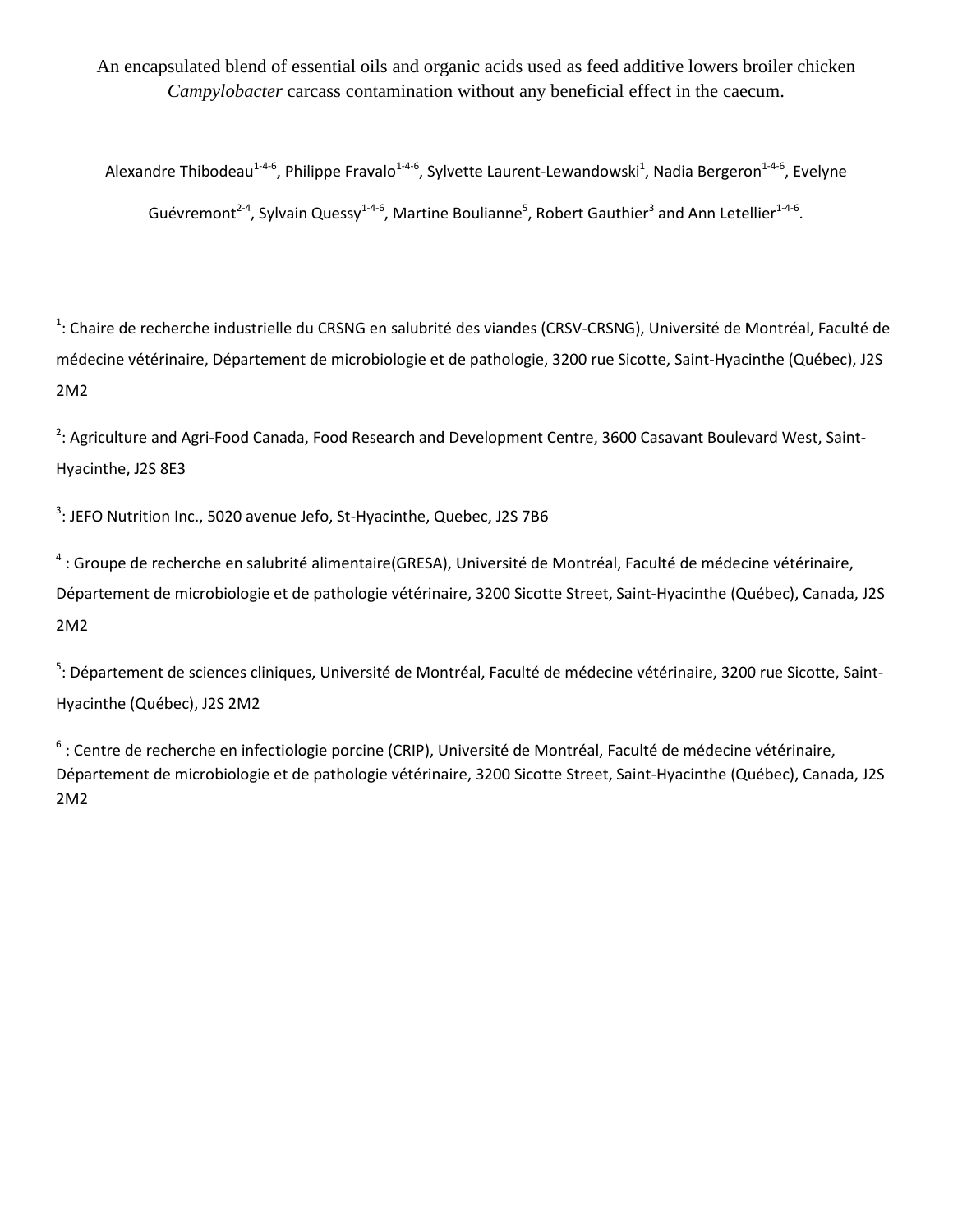## **Abstract**

Introduction. *Campylobacter jejuni* colonizes the chicken gut at high numbers: up to 10<sup>9</sup> CFU/g of fecal matter. Elimination or reduction of this bacterial load would lower the risks for consumers to contract campylobacteriosis through consumption and mishandling of chicken meat products. Many studies have tried to achieve this goal using feed additives, but with inconsistent success. Application of universal control measures of *Campylobacter* at the farm is also complicated by the extensive genetic and phenotypic diversity of strains that are able to colonize the chicken gut, making the evaluation of the efficacy of a control method on distinct strains crucial. In this study, an experimental blend of essential oils and organic acids (developed by JEFO Nutrition inc.) was tested as an alimental strategy to control *C.jejuni* chicken gut colonization, using coinoculation of strains possessing different phenotypic properties.

Materials and Methods. Day-old birds ( $n = 200$ ) acquired from a local hatchery were distributed in 2 rooms. In each room, 2 groups ( $n = 50$ ) were constituted: one received the feed additive at 500 ppm throughout the study and the other received the same diet without it. At 14 days of age, chickens were orally inoculated; all chickens in room 1 received strains CRVS-1 and CRSV-2 while those in room 2 were inoculated with strains CRSV-3 and CRSV- 4. These 4 different strains possessed different levels of autoagglutination, chemotaxis and adhesion/invasion of primary chicken caecal cells. Weekly, chickens were euthanized by bleeding after an electronarcosis, scalded, mechanically plucked and manually eviscerated. *Campylobacter* present in the caecum and on the carcasses (400 ml buffered peptone water rinses) were enumerated on CASA agar. Total aerobic bacteria counts were also recorded for the carcasses rinses using Petrifilms.

Results. The feed additive did not prevent chicken gut colonization. In room 1, in the caecum, the feed additive had an effect only at 21 days post-inoculation (PI): counts were higher in the treated chicken by 1.4 log CFU/g. In room 2, caecal counts were lower for the treated birds only at 7 PI by 1.3 log CFU/g. Unexpectedly, for the room 1 treated chicken carcasses, a lower contamination of 1.4 log CFU/carcass was observed at 21 PI. For room 2, the feed additive had no significant effect on the carcasses but a decrease of 0.5 log CFU/carcass for the treated chickens could be observed also at 21 PI. Carcasses total aerobic bacterial counts were not affected by the feed additive.

Conclusions. The effect of the feed additive was strain dependant. The feed additive was successful to lower carcass contamination at slaughter age, in contradiction with its effect on caecum colonization level. Based on our results, we hypothesized that the feed additive affected positively some *C.jejuni* strains but selected for or rendered them more sensitive to the stresses encountered during processing.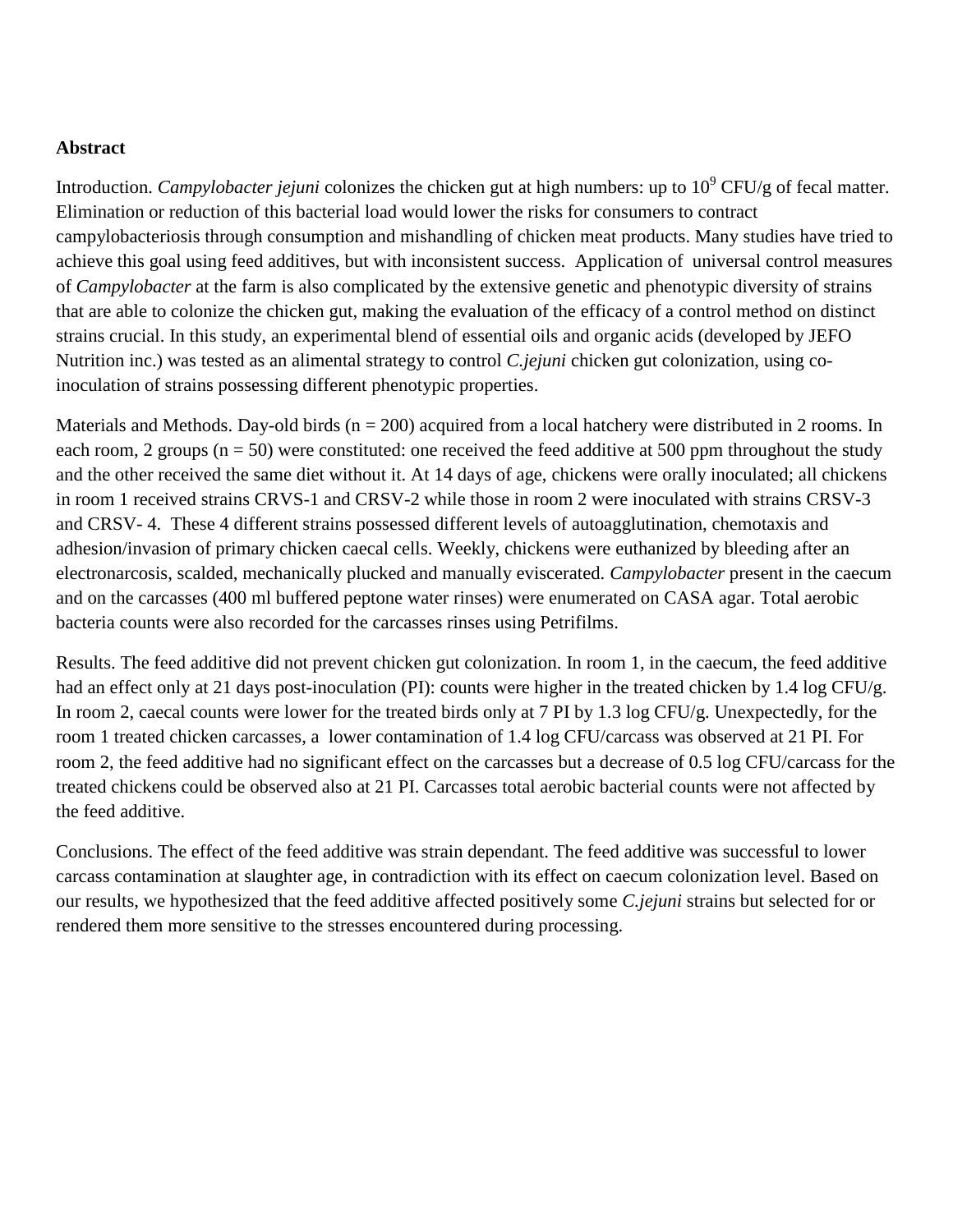## **Supplemental material**

|                      | Strain Autoagglutination Chemotaxis Adhesion Invasion |                                                 |                                                 | Room |
|----------------------|-------------------------------------------------------|-------------------------------------------------|-------------------------------------------------|------|
| Strain 1 $65 \pm 14$ |                                                       |                                                 | $0.49 \pm 0.07$ $0.41 \pm 0.03$ $0.41 \pm 0.02$ |      |
| Strain 2 $78 \pm 13$ |                                                       |                                                 | $0.48 \pm 0.07$ $0.50 \pm 0.17$ $0.28 \pm 0.01$ |      |
| Strain 3 $62 \pm 3$  |                                                       | $0.22 \pm 0.02$ $0.22 \pm 0.02$ $0.25 \pm 0.02$ |                                                 |      |
| Strain 4 $63 \pm 15$ |                                                       |                                                 | $0.12 \pm 0.06$ $0.24 \pm 0.02$ $0.21 \pm 0.01$ |      |

Table 1: Phenotypical properties of strains inoculated to each chicken group

Adhesion, invasion and chemotaxis: -log (recovered bacteria after test/initial bacteria); Autoagglutination (DO 630nm after 3 H at room temperature incubation/DO 630 nm initial bacterial suspension x 100). Strain 1 and 2 were co-administered to all chickens in room one; strain 3 and 4 were co-administered to all chickens in room 2.

Figure 1: Feed additive effect on caecal *Campylobacter* levels.



 $PI = days$  post-inoculation;  $n = 16$  for 7 PI and 14 PI;  $n = 18$  for 21 PI; In the same room, a different than b;  $(p < 0.05$ , Mann-Whitney); the horizontal bar represent the median